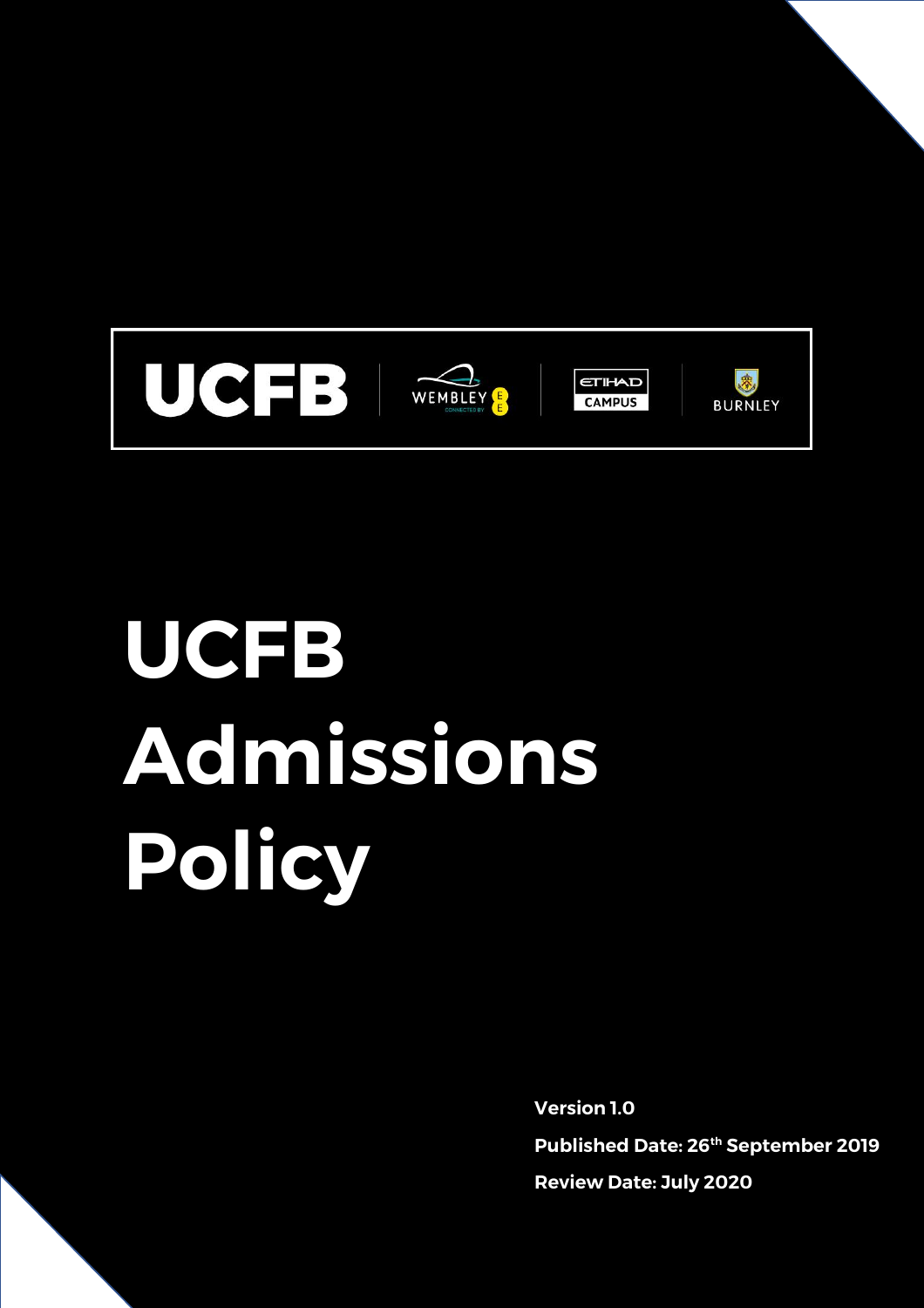

# **UCFB Admissions Policy**

The purpose of this document is to ensure that all applicants, advisors and other interested parties have access to clear and definitive information on the process of applying to study at UCFB.

This document can be read before, during or after an application to UCFB and may be of particular use in the case of a complaint or appeal being made regarding the handling of an application or enquiry to UCFB. Admissions colleagues at UCFB are expected to be familiar with and follow the processes mapped out in this document and it is expected that all applications to UCFB will be handled professionally, responsibly and in line with our stated policies and procedures.

The policies and procedures in this document have been written with a consideration of the current laws and regulations for higher education as well as the requirements of our awarding institution and the Quality Assurance Agency. A glossary of terms and organisations including the QAA and other organisations relevant to higher education admissions can be found on the following page.

This policy document has also been reviewed and approved by senior management and board members at UCFB who both share and drive our commitment to the ethical and fair acceptance of students at UCFB.

We hope that this document will be clear, unambiguous and will help to understand the UCFB application and admissions process. Should you have any questions regarding UCFB admissions policies, procedures or entry requirements, please feel free to contact us using the below details.

**Email** – [admissions@UCFB.com](mailto:admissions@UCFB.com) **Phone -** 0333 016 1244 **Post** – Admissions Team, UCFB, Wembley Stadium, PO Box 1966, London, SW1P 9EQ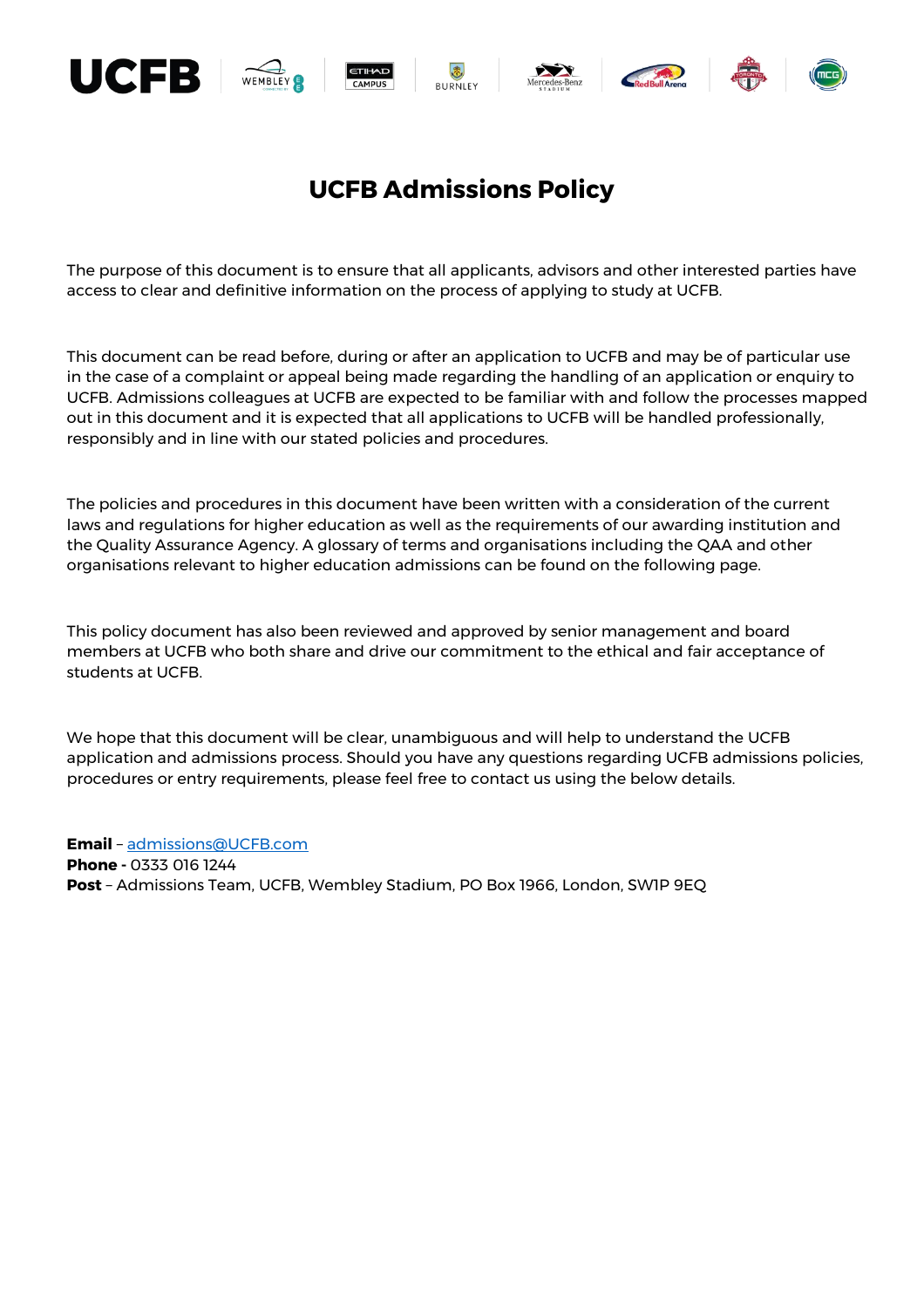













| <b>Glossary of important terms and organisations</b> |                                                                                                                                                                                                                                                                                                    |
|------------------------------------------------------|----------------------------------------------------------------------------------------------------------------------------------------------------------------------------------------------------------------------------------------------------------------------------------------------------|
| Academic Partner                                     | An institution which UCFB works with for the delivery, validation or quality assurance of our programmes.                                                                                                                                                                                          |
| Admissions                                           | The admissions department deal primarily with the assessment of applications to programmes, issuing of<br>offers and verification of qualifications and documents. Applications to UCFB undergraduate programmes<br>are dealt with both the admissions team at both UCFB and Bucks New University. |
|                                                      | Based in High Wycombe, Buckinghamshire, UCFB is a college of BNU who validate all of UCFB's                                                                                                                                                                                                        |
| <b>Bucks New</b><br>University (BNU)                 | undergraduate and postgraduate programmes. Students on these programmes are awarded BNU degrees<br>and may sometimes be contacted by BNU regarding their application or details as a student.<br>http://bucks.ac.uk/                                                                               |
|                                                      | The government body tasked with strengthening business competition and reducing anti-competitive                                                                                                                                                                                                   |
| Competitions and<br>Markets Authority<br>(CMA)       | practices. This body has provided guidance which higher education providers are expected to follow to<br>ensure that students and applicants are treated fairly and lawfully. https://www.gov.uk/cma-<br>cases/competition-and-regulation-in-higher-education-in-england                           |
|                                                      | An offer in which there are specific qualifications or grades which must be achieved prior to a formal place                                                                                                                                                                                       |
| Conditional offer                                    | being offered on the course. Offer conditions will be communicated by UCAS Track or a formal offer letter.                                                                                                                                                                                         |
|                                                      | The minimum grades, qualifications and competencies required to get a guaranteed place to study on a                                                                                                                                                                                               |
|                                                      | programme. Applicants achieving less than our standard entry requirements may still be considered on a<br>case by case basis but it is important to remember that only meeting the requirements in full can                                                                                        |
| Entry requirements                                   | completely guarantee that a place is reserved for you on the programme.                                                                                                                                                                                                                            |
|                                                      | In order for a place to be reserved on a programme, applicants must indicate that they would like to accept                                                                                                                                                                                        |
|                                                      | this offer as their first choice course and institution. This can be done via UCAS Track for UCAS applicants                                                                                                                                                                                       |
| Firm Acceptance                                      | or via email for non UCAS applicants.                                                                                                                                                                                                                                                              |
|                                                      | Specifically for applicants applying through UCAS, in some cases applicants are given the choice by UCAS to                                                                                                                                                                                        |
| Insurance                                            | select an Insurance offer as their second choice. In any case where an applicant is rejected from their firm                                                                                                                                                                                       |
| acceptance<br>International                          | choice but meets their insurance conditions they will hold a confirmed place for their insurance choice.                                                                                                                                                                                           |
| English Language                                     | This is UCFB's preferred English language test for applicants from Non-Majority English speaking countries.                                                                                                                                                                                        |
| <b>Testing System</b>                                | This assessment tests and grades the skills of speaking, listening, reading and writing.                                                                                                                                                                                                           |
| (IELTS)                                              | https://www.ielts.org/                                                                                                                                                                                                                                                                             |
|                                                      | Qualifications awarded at Level 2 are considered to be equal to a GCSE at grades A*-C, these qualifications                                                                                                                                                                                        |
| Level 2                                              | are requested by UCFB in English and Maths as part of our standard entry requirements to all                                                                                                                                                                                                       |
| qualifications                                       | undergraduate programmes.                                                                                                                                                                                                                                                                          |
|                                                      | Qualifications awarded at Level 3 are considered to be equal to A-Level standard, although smaller<br>qualifications such as AS levels also fit into this category. Applicants to UCFB are expected to have studied                                                                                |
| Level 3                                              | to Level 3 prior to enrolment, however UCFB does not typically accept applicants who have only studied to                                                                                                                                                                                          |
| qualifications                                       | AS level or equivalent.                                                                                                                                                                                                                                                                            |
|                                                      | This refers to qualifications and students studying qualifications at a higher level than a degree, e.g.                                                                                                                                                                                           |
| Postgraduate                                         | Masters programmes. It can also refer to higher level programmes such as PhDs.                                                                                                                                                                                                                     |
| <b>Quality Assurance</b>                             | This organisation is responsible for oversight of academic standards and quality of programmes at both                                                                                                                                                                                             |
| Agency (QAA)                                         | Bucks New University and UCFB. http://www.qaa.ac.uk/en                                                                                                                                                                                                                                             |
|                                                      | This organisation provides a central application service for all applicants to full time undergraduate                                                                                                                                                                                             |
| <b>UCAS</b>                                          | programmes. UCFB is committed to recruiting all full time undergraduates through UCAS and abiding by<br>their rules and timelines. Please see www.ucas.com for more information. http://www.ucas.com                                                                                               |
|                                                      | The UCAS tariff points system is a reference guide for applicants, advisors and admissions teams to                                                                                                                                                                                                |
|                                                      | calculate the equivalency of different grades and qualifications. This is a useful reference guide but for                                                                                                                                                                                         |
|                                                      | some qualifications we may ask for higher UCAS points (e.g. IB Diplomas) and not all acceptable                                                                                                                                                                                                    |
|                                                      | qualifications are listed on the Tariff Point system. https://www.ucas.com/ucas/undergraduate/getting-                                                                                                                                                                                             |
| <b>UCAS Tariff Points</b>                            | started/entry-requirements/tariff/calculator                                                                                                                                                                                                                                                       |
|                                                      | An offer made in any case where the applicant has already met all formal requirements for the programme                                                                                                                                                                                            |
| Unconditional offer                                  | or achieved a suitable high level in exams to have their place confirmed.                                                                                                                                                                                                                          |
|                                                      | This refers to qualifications and students studying at degree level, e.g. BSC (Hons) and BA (hons). It can also                                                                                                                                                                                    |
| Undergraduate                                        | refer to programmes at lower levels such as Foundation degrees.                                                                                                                                                                                                                                    |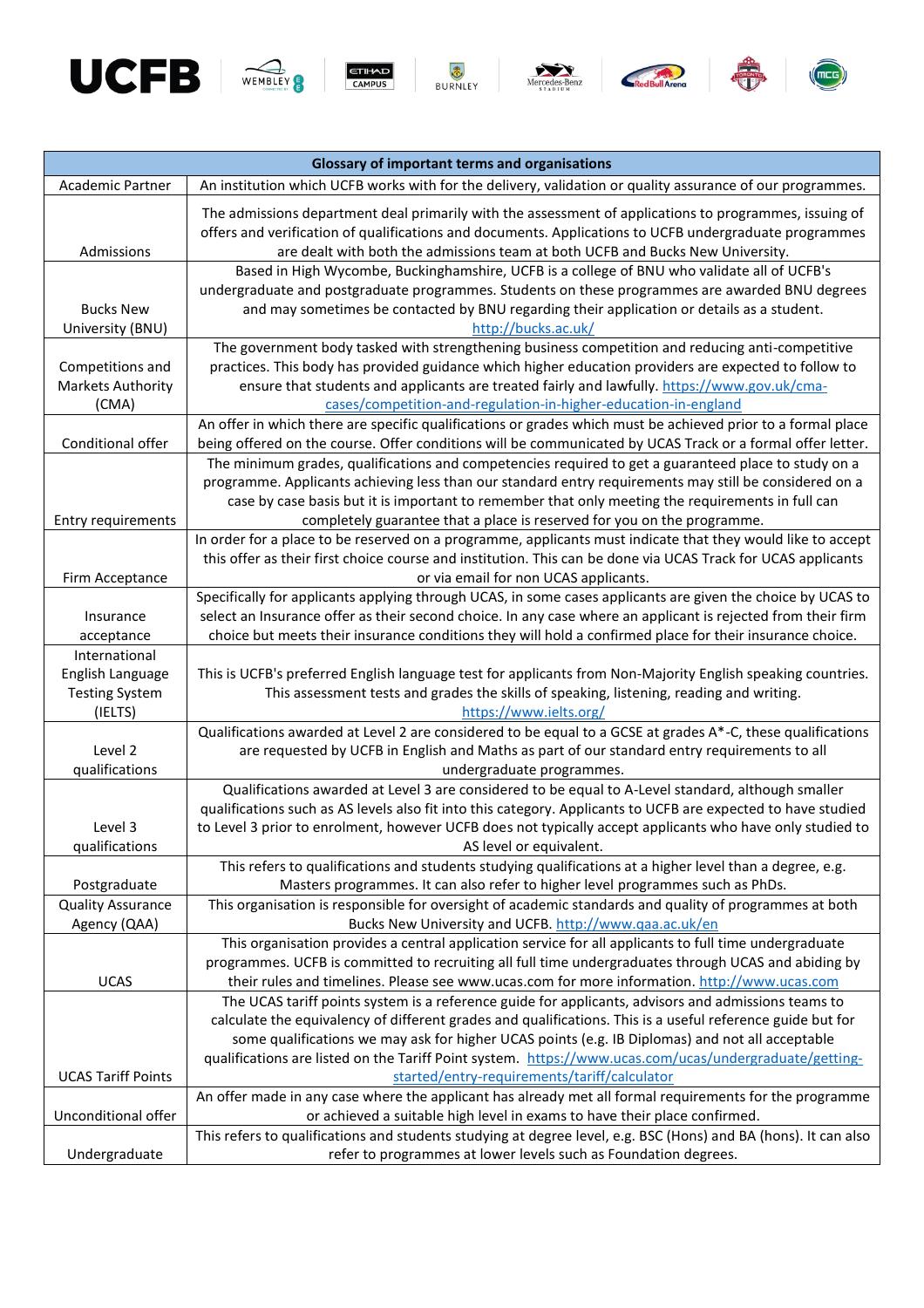













1. Introduction

It is the policy of UCFB to recruit ethically and ensure that students admitted to our programmes have demonstrated sufficient motivation, skills and potential to succeed in their chosen field. An applicant's suitability is measured in a number of ways that this document seeks to detail below.

UCFB places a strong emphasis on employability and work skills alongside academia. Admissions decision making takes into account both an applicant's academic skills and their ability to succeed in the workplace.

There are a number of documents and processes that are linked directly to this policy, however because of the requirement for flexibility these documents sit outside the policy. This policy should always be read in conjunction with the documents listed or referenced below.

Appendix A – UCFB Complaints and Appeal Process Appendix B – UCFB Declared Disability Policy

#### 2. Principles of Admission

UCFB is committed to fair admissions, equality, diversity, fair access and widening participation and is proud to offer second chance routes to higher education for candidates who are returning to education or who do not have a standard academic background.

UCFB Admissions policies and procedures have been written with full consideration of the Schwarz Recommendations for Good Practice<sup>1</sup>, Chapter B2 of the QAA Quality code (Recruitment, Selection and Admissions to Higher Education)<sup>2</sup> and guidance issued by Supporting Professionalism in Admissions (SPA)/ Universities and Colleges Admissions Service (UCAS)<sup>3</sup>. .

Bucks New University is a member of the UK Council for International Student Affairs (UKCISA) and as such UCFB are bound by their code of ethics (found at [https://www.ukcisa.org.uk/Research-](https://www.ukcisa.org.uk/Research--Policy/Resource-bank/resources/41/The-UKCISA-Code-of-Ethics-and-its-Commentary) [-Policy/Resource-bank/resources/41/The-UKCISA-Code-of-Ethics-and-its-Commentary.](https://www.ukcisa.org.uk/Research--Policy/Resource-bank/resources/41/The-UKCISA-Code-of-Ethics-and-its-Commentary) 

As a college of Buckinghamshire New University, UCFB recognises and is bound by the Bucks New University Code of ethics (found at [https://bucks.ac.uk/about-us/governance-and-policies/policies\)](https://bucks.ac.uk/about-us/governance-and-policies/policies).

- 3. Purpose and scope of this document
- 3.1. UCFB is a college of Bucks New University (BNU)<sup>4</sup> and works collaboratively to award and deliver undergraduate and postgraduate programmes. This Admissions Policy document is designed to sit alongside the policies and procedures of BNU and ensures a consistent approach to UCFB admissions.
- 3.2. Due to a shared commitment to fair admissions it is not expected that fundamental policy differences will exist between UCFB and our academic partner and every effort has been made to ensure compatibility between our respective Admissions policy documents.
- 3.3. The admissions policies and procedures within this document serve as an overarching policy for admission to all UCFB programmes and ensures a consistency of approach across all programmes and levels (e.g. postgraduate and undergraduate). Where a difference in procedure exists between levels, this has been clarified.

 $\overline{a}$ 

<sup>1</sup> <https://www.spa.ac.uk/resources/schwartz-report>

<sup>2</sup> <https://www.qaa.ac.uk/quality-code>

<sup>3</sup> <https://www.spa.ac.uk/resources/admissions-policies-menu>

<sup>4</sup><https://bucks.ac.uk/about-us/governance-and-policies/policies>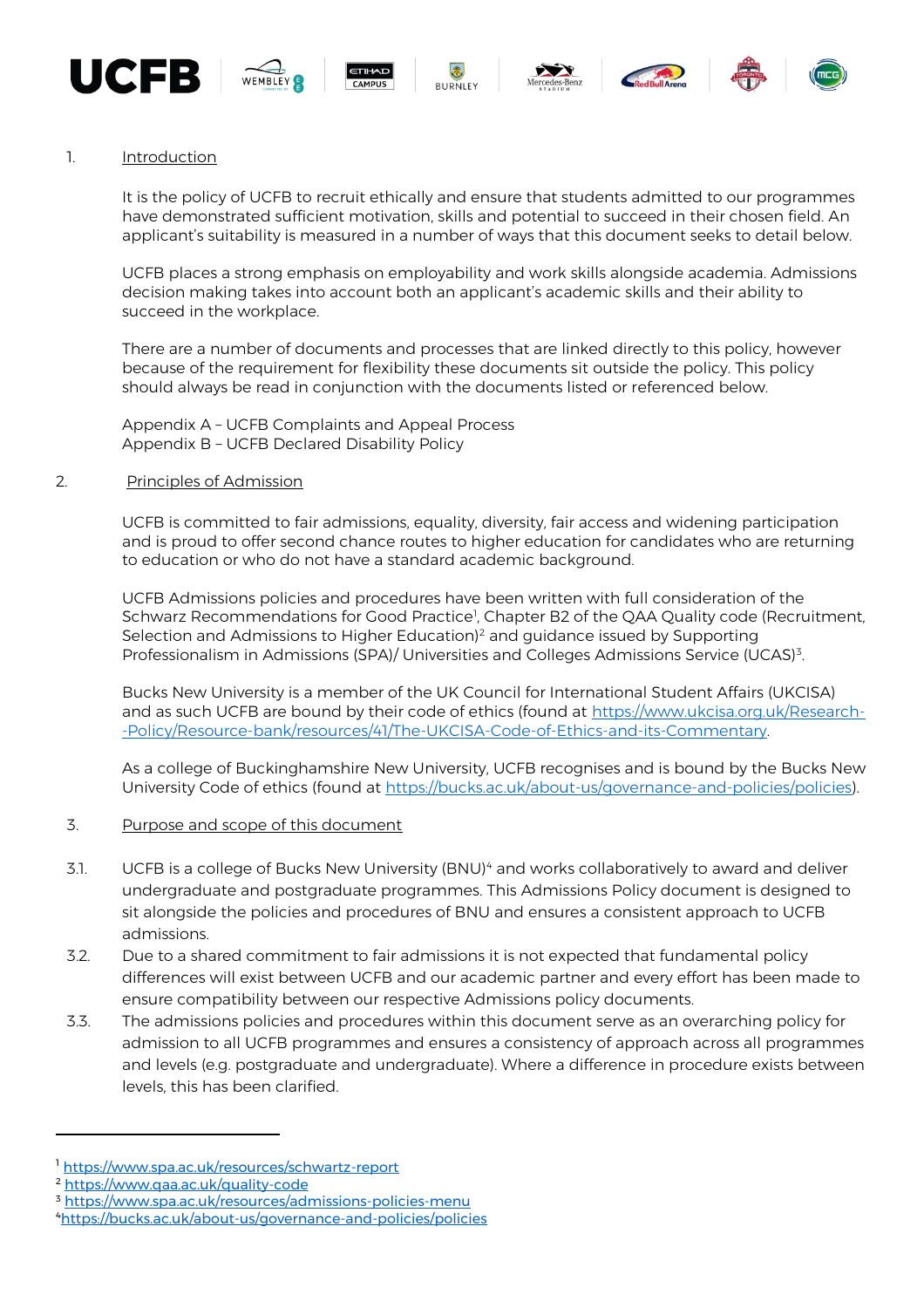

#### 4. Fairness and Transparency

UCFB.

- 4.1. Applications to UCFB programmes are processed, where necessary (for example, in instances of Accreditation of Prior Learning), in collaboration with our academic partner Bucks New University. Decision making criteria are clearly documented under the University's own Policies and Processes.
- 4.2. All applicants to UCFB should expect and receive fair and reasonable treatment during the application and enrolment process by all employees of UCFB and our partners. Decision making will be unbiased and transparent and applicants are entitled to receive detailed feedback on their application decision when requested. Feedback requests should be made direct to UCFB admissions in writing (see contact details on front page and section 12 of this document)
- 4.3. The institution recognises the authority of the Competitions and Markets Authority (CMA) and the guidance on consumer protection provided to higher education institutions. UCFB is committed to ensuring that policies and practices are in line with CMA guidance and ensuring that consumer protection rights are extended to all applicants and students.<sup>5</sup>
- 4.4. A commitment to providing a high quality application experience underpins all of the institutions admissions policies and procedures and all processes are developed with applicant needs at the forefront.
- 4.5. Where courses are recruited using UCAS, UCFB recognises and follows the rules set by UCAS to ensure fair admissions including the Equal Consideration deadline of January 15<sup>th</sup> which ensures that all applicants applying before the deadline are given equal opportunity to receive an offer.

#### 5. Information, Advice and Guidance

- 5.1. UCFB Admissions can be contacted during all working hours by either emailing [admissions@ucfb.com](mailto:admissions@ucfb.com) or calling 0333 016 1244. Applicants to UCFB will also be provided with the name and contact details of dedicated recruitment colleagues following our receipt of their application.
- 5.2. Entry requirements to all programmes are published online at [www.ucfb.com](http://www.ucfb.com/) and on specific course profiles on the UCAS course search tool. UCFB provide entry requirements in printed media such as the prospectus, however applicants are advised to check the UCFB website for the most up to date information in case of changes to our entry requirements.
- 5.3. Whilst UCFB are able to publish entry requirements for the most common entry qualifications, there are many we do not list publicly. Applicants may contact Admissions on the above contact details for specific advice regarding entry qualifications.

#### 5.4. Equality and Diversity

 $\overline{\phantom{a}}$ 

- 5.5. UCFB is committed to promoting equality and diversity and adheres to the Equality Act 2010.<sup>6</sup>
- 5.6. The institution does not discriminate against applicants on any characteristics such as disability, race, gender, ethnicity, sexual orientation, age, religion, political beliefs or socio-economic status.

<sup>5</sup> <https://www.gov.uk/government/publications/higher-education-consumer-law-advice-for-providers> <sup>6</sup> <http://www.equalityhumanrights.com/legal-and-policy/legislation/equality-act-2010>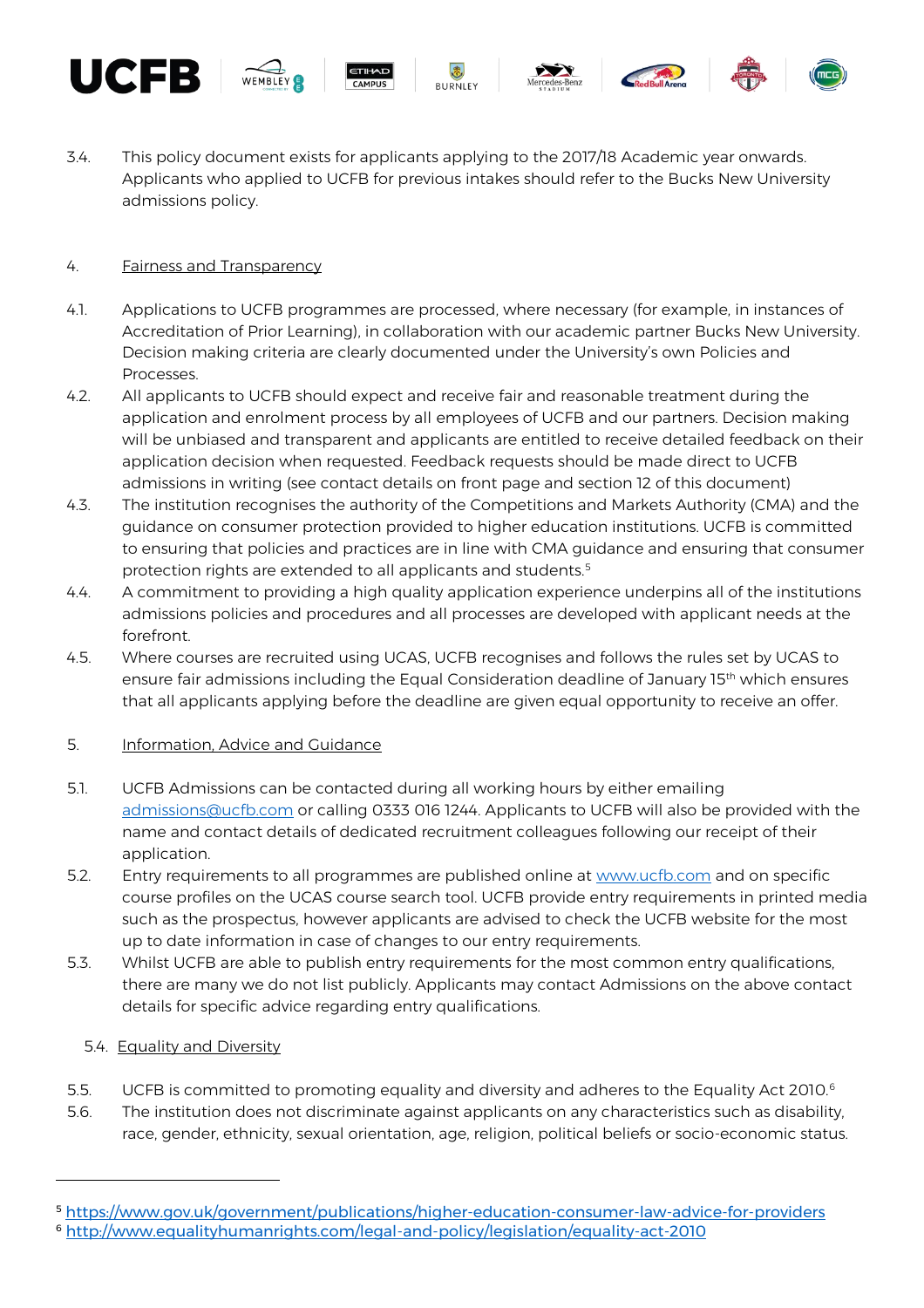











5.7. UCFB acknowledges the benefits that a diverse student body brings and aims to promote and encourage equality between all students and staff members.

# 6. Disability

- 6.1. UCFB welcomes applications from disabled students and has a dedicated team providing support, advice and guidance to applicants and students. For further information, please refer to the UCFB Policy & Procedure for disabled applicants (see Appendix B).
- 6.2. In cases where an applicant declares a disability on their application, their details and application will be forwarded to the UCFB Student Services team to advise and discuss any reasonable adjustments which may be required.

# 7. How to apply

- 7.1. UCFB has committed to recruit all full time undergraduate students through UCAS and applicants are asked in the first instance to visit [www.ucas.com](http://www.ucas.com/) and submit an application to study through their online application form.
- 7.2. Applicants applying through clearing who have not previously submitted an application through UCAS for that intake may be offered a place outside of the UCAS system. In such cases, the institution will provide applicant details to UCAS directly and create an application on their behalf once the applicant as formally registered on their programme.
- 7.3. Applicants applying for postgraduate study or our NCTJ Fast Track Diploma should apply using the postgraduate application form on the UCFB website at [http://ucfb.com/wp](http://ucfb.com/wp-content/uploads/2016/08/PG-App-PDF-Final-130715-1-1.pdf)[content/uploads/2016/08/PG-App-PDF-Final-130715-1-1.pdf](http://ucfb.com/wp-content/uploads/2016/08/PG-App-PDF-Final-130715-1-1.pdf)

# 8. Applicant communications

- 8.1. Applicants may be contacted by UCFB or authorised colleagues at our Academic Partner in cases where information is missing or unclear which prevents a decision being made on an application. Applicants will typically be contacted by email.
- 8.2. In any case where an applicant does not respond to an information request, the application will be put on hold for a maximum of 28 days or until deadlines set by UCAS.
- 8.3. Applicants who do not respond by the given deadline will be contacted again and given an additional 14 days to respond.
- 8.4. UCFB reserve the right to reject or withdraw any applicant who submits an incomplete or unclear application and who do not respond satisfactorily to requests for more information or clarification.
- 8.5. Applicants applying through UCAS will receive their decision and any offer conditions through UCAS Track.
- 8.6. Postgraduate, NCTJ or direct applicants will receive their decision via an offer letter which will be emailed to them.
- 9. Academic Entry requirements
- 9.1. Entry requirements at UCFB are set in collaboration between UCFB admissions, senior management, academic partners and relevant UCFB academic colleagues. Requirements are reviewed annually to ensure that they are reasonable, relevant and in line with industry best practice.
- 9.2. The purpose of setting minimum academic entry requirements is to ensure that students joining UCFB have demonstrated sufficient academic ability to complete and gain benefit from a UCFB programme. It is not in the best interest of an applicant to allow them to join and pay tuition fees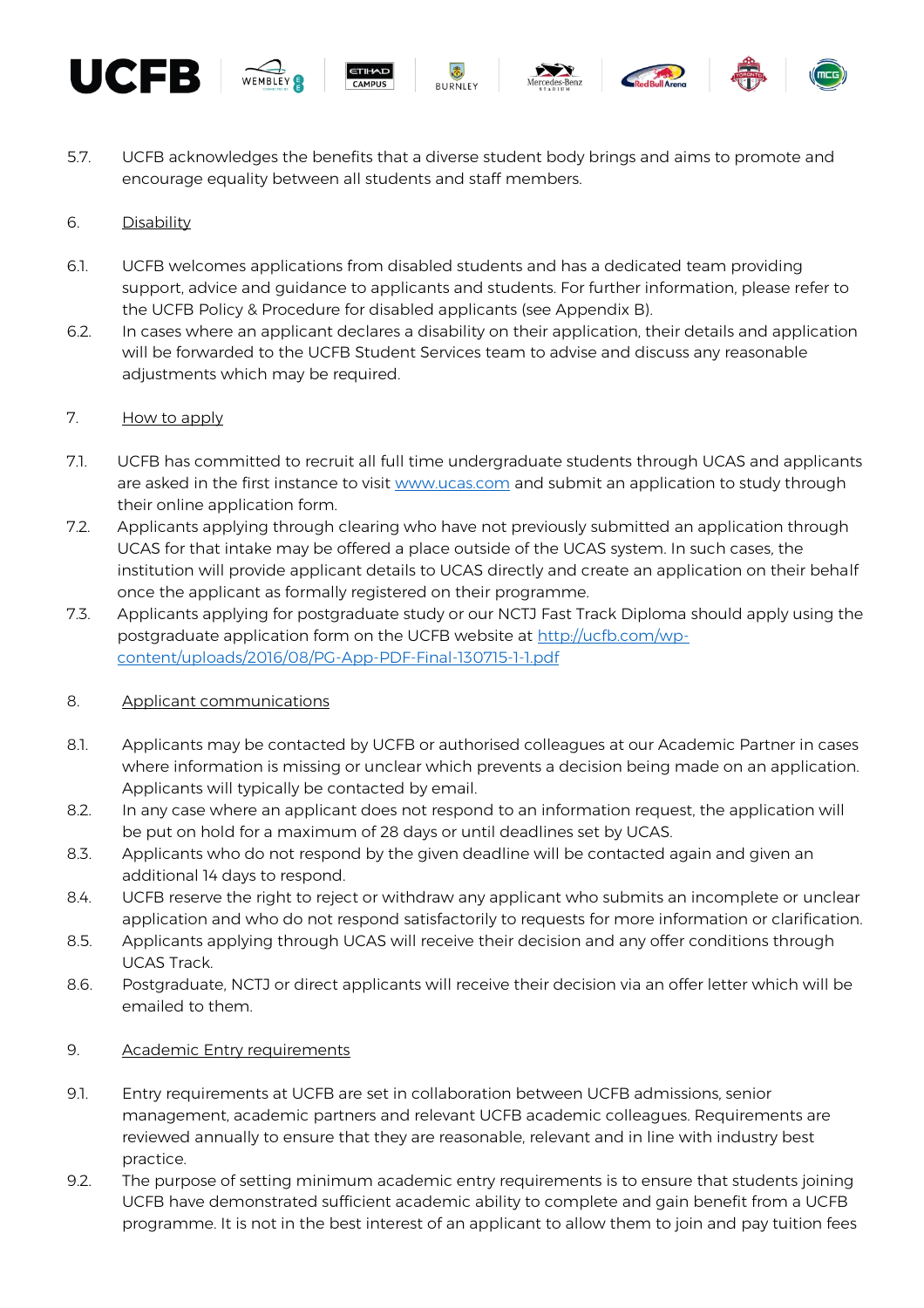for a programme for which they are not sufficiently prepared or where doubt exists regarding their ability to succeed on and complete the programme.

- 9.3. All applicants are expected to demonstrate numeracy and literacy skills equals to QCF Level 2 (GCSE A\*-C or equivalent) through formal qualifications. Applicants who do not meet these requirements but who meet all other entry requirements in their application will be requested to achieve a level 2 equivalent qualification as part of a conditional offer, provided that the application has been received prior to April 30<sup>th</sup> of any given year.
- 9.4. Applicants who do not have sufficient time to achieve a Level 2 equivalent qualification or who have failed to meet other entry requirements will typically be offed an interview and the opportunity to sit Level 2 equivalency tests at a UCFB Assessment day (see section 16).
- 9.5. Up to date entry requirements are published on the relevant page for each programme on the UCFB website and the UCAS course listing page (where appropriate). <http://ucfb.com/programmes/>
- 9.6. The institution is committed to ensuring that information provided to applicants is accurate and correct. In any case where a difference in published entry requirements exists, the UCFB website should be taken to be the most up to date and definitive source of information.
- 9.7. Suitability for entry to a higher education programme can be demonstrated in a number of ways and is not limited to academic qualifications alone. Applicants who do not meet UCFB's published entry requirements are encouraged to contact admissions for advice.

# 10. UCAS Tariff points

UCER

- 10.1. UCFB typically make offers based upon the UCAS Tariff point system and undergraduate applicants are expected to hold the appropriate number of UCAS points for their chosen programme. More information on UCAS Tariff points can be found at [https://www.ucas.com/ucas/undergraduate/getting-started/entry-requirements/tariff/calculator.](https://www.ucas.com/ucas/undergraduate/getting-started/entry-requirements/tariff/calculator)
- 10.2. Any qualification which carries tariff points may be counted towards the total, however applicants must have at least two C graded A levels or equivalent as part of their qualification profile.
- 10.3. UCFB reserves the right to ask for qualification profiles which exceed the standard course tariff point requirement as part of a conditional offer, this includes standard offers for international qualifications where a direct equivalent may not be available.

#### 11. Non-Academic entry requirements

- 11.1. All applicants must submit a personal statement in support of their application. This personal statement should demonstrate a clear interest in the subject applied for as well as strong literacy skills. Statements containing considerable inaccuracies, spelling or grammar issues may result in an application being unsuccessful.
- 11.2. Undergraduate applications are expected to submit at least one reference; this should be an academic reference from a current or former tutor however professional references can also be accepted in exceptional circumstances. Applicants currently studying for a qualification for entry to higher education (e.g. A-levels) will always be expected to submit a reference from their current school or college.
- 11.3. Postgraduate applicants are expected to submit two references, one professional and one academic. Applicants unable to submit one reference from each source should seek further advice from UCFB admissions.
- 11.4. UCFB routinely check references for validity and referees may be contacted to request further information or clarification. References found to be falsified or from unsuitable sources may result in an application being unsuccessful.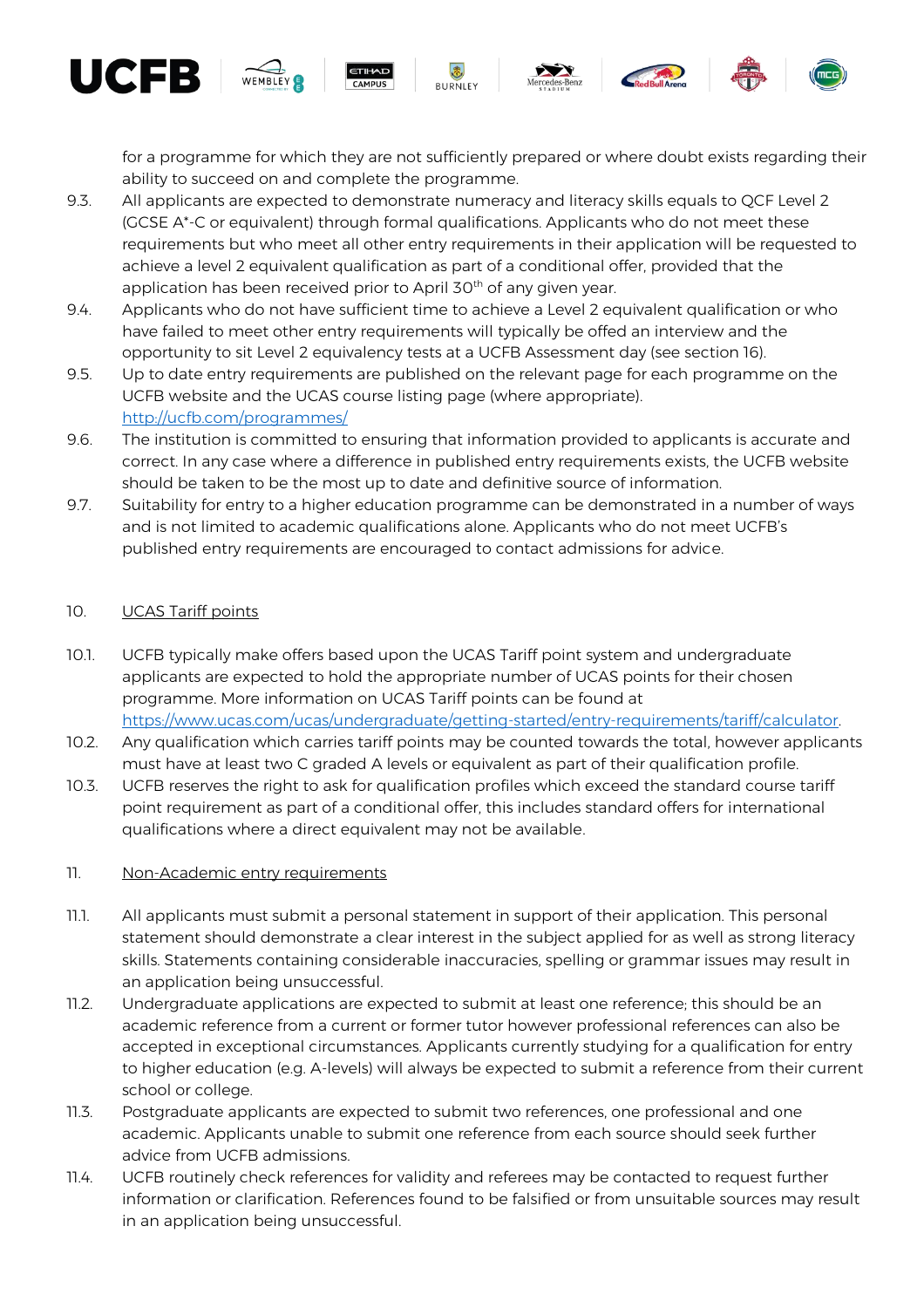











11.5. Applicants who do not meet the minimum academic entry requirements but can demonstrate a strong non-academic profile (e.g. work experience or vocational qualifications) are encouraged to contact UCFB admissions for advice.

# 12. Predicted grades and conditional offers

- 12.1. UCFB will make use of conditional offers for any applicant sitting entry qualifications (e.g. A-Levels, BTEC qualifications, GCSEs) who have yet completed the qualification(s) and received a final grade. A conditional offer will be made in any case where a suitable personal statement and reference has been submitted and the applicant is currently sitting or holding sufficient qualifications to meet our minimum grade and UCAS point requirements.
- 12.2. Predicted grades are considered to be a useful indicator of a student's current academic ability, however it is recognised that making a decision based upon predicted grades alone may not always result in a fair or accurate decision. In many cases an offer will be made to any applicant meeting the criteria in 11.1 including cases where the predicted grades are lower than our entry requirements. The decision to make an offer to applicant with lower predicted grades would typically be made on the basis of a strong application, reference and personal statement.
- 12.3. Applicants who do not have suitable Level 2 qualifications in Maths and English may be issued a conditional offer on the basis of achieving this qualification, even if they are not currently sitting it. This is to ensure that we give applicants every possible opportunity to succeed in gaining a place. Applicants unsure as to how to meet this condition should contact UCFB admissions for advice on [admissions@ucfb.com.](mailto:admissions@ucfb.com)
- 12.4. UCFB reserves the right to accept applicants who do not meet their conditional offer following their exam results. This decision will be made once all qualifications and grades are available and on a case by case basis. Applicants holding a conditional offer should be aware that the only way to be assured of their acceptance is by meeting the terms of their offer and acceptance with lower grades or failed qualifications is not assured.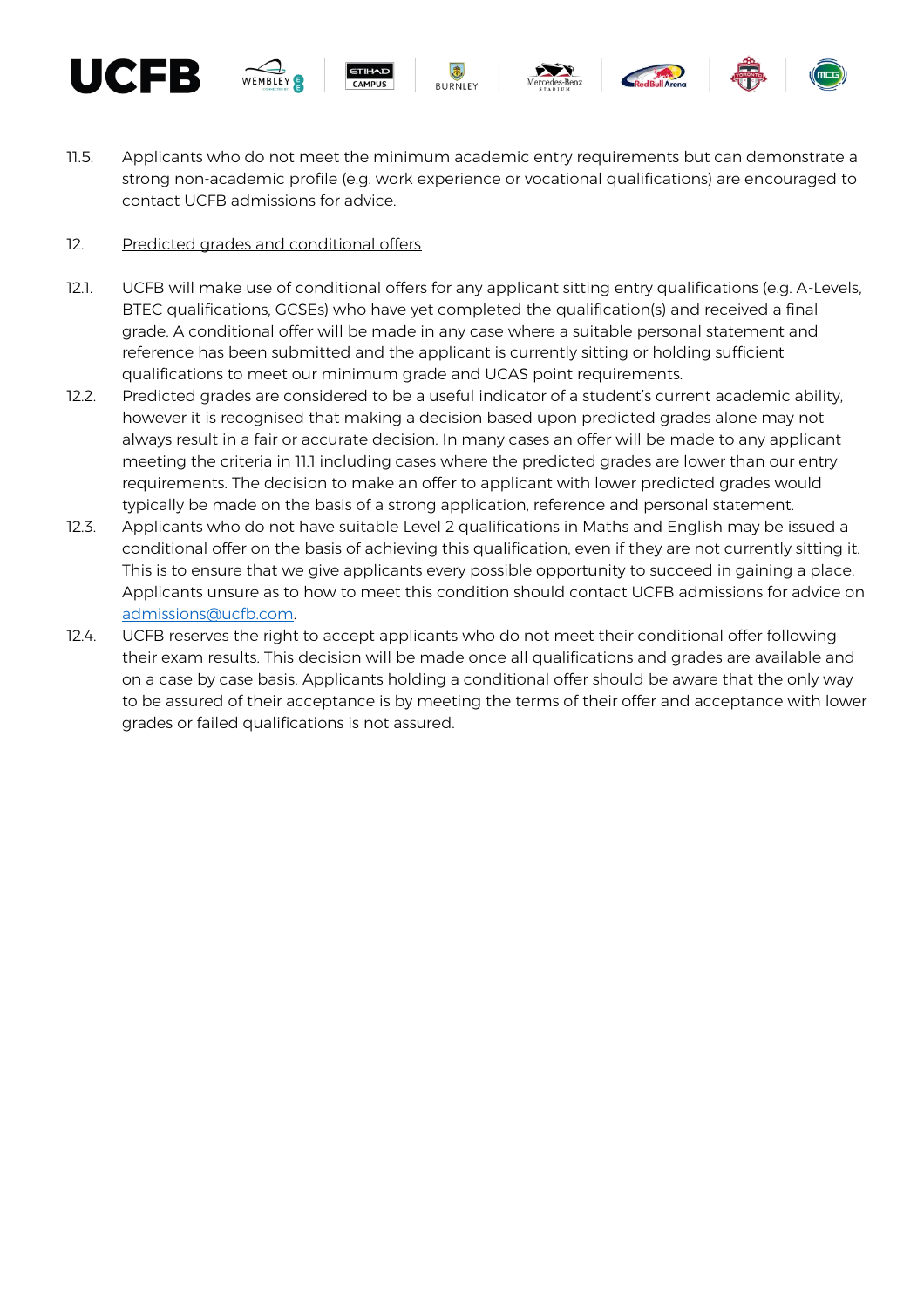











12.5. Applicants receiving a conditional offer are expected to meet all conditions by the following August 31<sup>st</sup> and it is the responsibility of the applicant to ensure that UCFB is provided with suitable evidence that all conditions have been met prior to this deadline. Extensions to this deadline are at the discretion of UCFB.

# 13. Unsuccessful applications

- 13.1. In cases where an applicant is unsuccessful in their application, the admissions team can provide detailed and personalised guidance on improving their profile and reapplying successfully in future intake, along with feedback regarding the reasons for rejection.
- 13.2. Feedback is not provided as standard following an unsuccessful decision, however all applicants are entitled to request and receive feedback. This will be provided in writing within 14 working days of the request. Feedback should be requested by emailing admissions@ucfb.com.

# 14. Complaints and Appeals

- 14.1. Applicants wishing to appeal a decision or raise a complaint regarding the handling of their application should refer to the UCFB Admissions Complaints and Appeals Procedure.
- 14.2. Complaints are typically considered to be cases in which an applicant feels that they did not receive the level of customer service or attention that was expected during the admissions process and wishes for the handling of their application to be reviewed.
- 14.3. Appeals are typically considered to be cases in which an applicant feels that a specific decision was not made fairly or did not take into account relevant information which lead to an incorrect or unfair decision being reached.
- 14.4. In either case, UCFB will endeavour to investigate and respond within the timeframe set out in our complaints and appeals procedure.

# 15. Evidence of qualifications

- 15.1. UCFB reserve the right to request evidence of any qualification stated on an application form. Qualifications submitted to UCFB will be checked for authenticity and may be sent to relevant 3<sup>rd</sup> party organisations such as UKNARIC or UCAS in any case where there are concerns relating to the validity of the evidence provided. Please refer to section 17 for further information on this.
- 15.2. In order to confirm an unconditional offer for an applicant, all relevant Level 3 qualifications must be provided (e.g. A level, BTEC, Access course).
- 15.3. Applicants who fail to provide satisfactory evidence of qualifications to UCFB or our Academic Partner within 28 days of the initial request may have their application to UCFB rejected or withdrawn.

#### 16. English Language

- 16.1. All UCFB programmes are taught in English and applicants must have demonstrated sufficient English language ability to be able to succeed prior to enrolment on a programme. This is typically evidenced through completion of a GCSE, level 2 or equivalent programme from a majority English speaking country. UCFB uses the UKVI definition of a majority English speaking country, for more information on the list of countries considered to be majority English speaking by the UKVI, please see [https://www.gov.uk/tier-4-general-visa/knowledge-of-english.](https://www.gov.uk/tier-4-general-visa/knowledge-of-english)
- 16.2. Any student who has studied in a non-majority English speaking country will typically be asked to complete an additional qualification testing English language ability (speaking, listening, reading & writing). UCFB's preferred qualification is IELTS but equivalent qualifications can be considered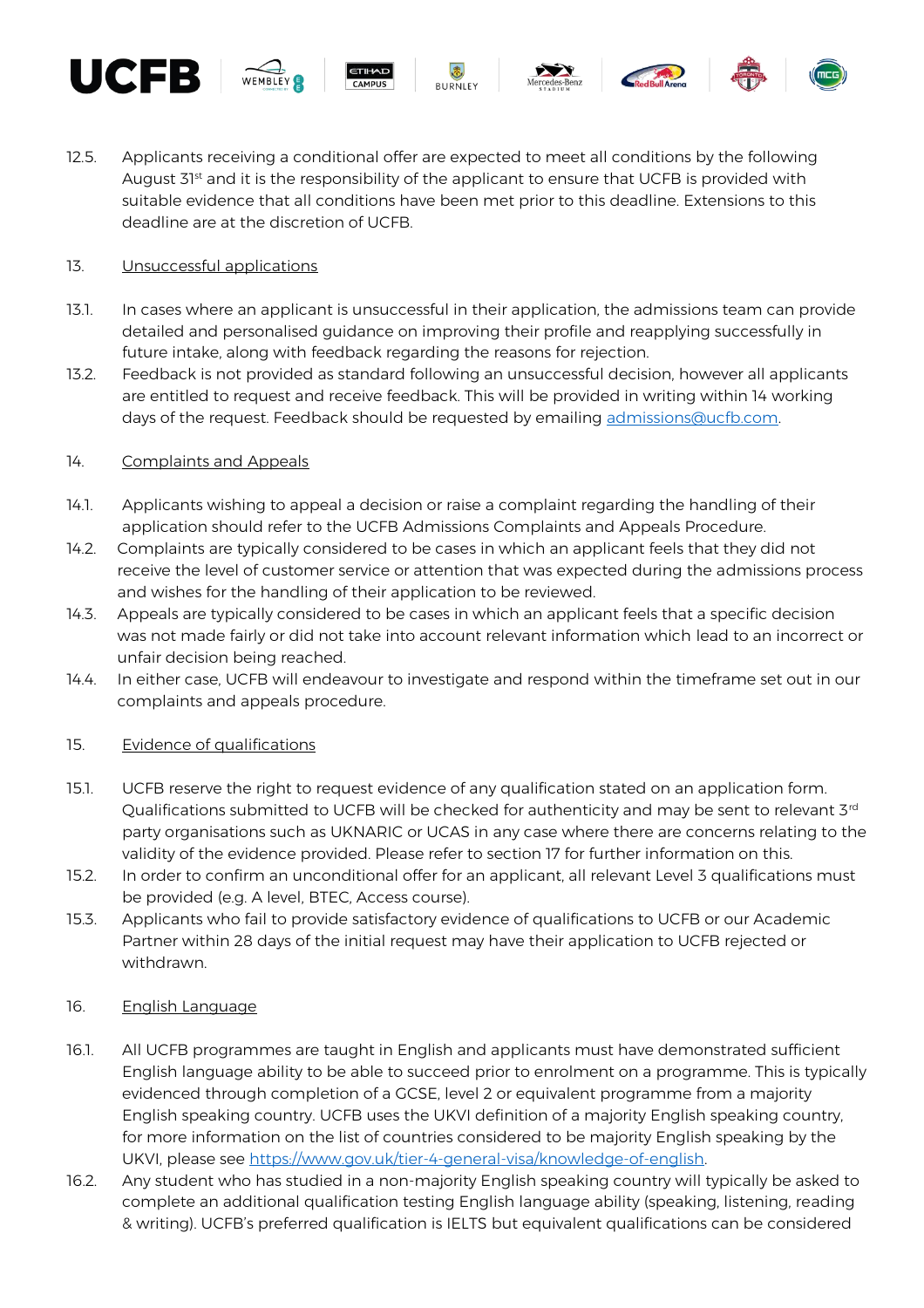on a case by case basis. Please contact [admissions@ucfb.com](mailto:admissions@ucfb.com) should further advice on suitable English language qualifications be required.

- 16.3. Applicants who have previously studied English as a second language (in which the primary mode of instruction is in a different language) may still be asked to provide evidence of English ability as part of their offer conditions. The institution consults UK NARIC for guidance on qualifications in this category.
- 16.4. UCFB may be unable to accept certain qualifications or tests with known security or verification issues. Applicants wishing to submit an English qualification not listed on the UCFB website should contact UCFB contact Admissions for advice.
- 17. Assessment days

UCFB.

- 17.1. Assessment days are sessions run by UCFB in which applicants who do not meet our standard entry requirements are invited to a UCFB campus for an assessment.
- 17.2. Typically, an applicant will be invited to a UCFB Assessment Day in cases where they do not meet our minimum entry requirements but:
	- have considerable relevant work experience;
	- have vocational qualifications;

- have a strong sporting background for a relevant course (e.g. BA (Hons) Football Coaching & Management, Physical Education, Sport Business and Coaching).

- 17.3. In some cases, applicants may be invited to a UCFB Assessment Day to discuss any specific concerns that have been highlighted within the admissions process (e.g. comments made in their reference or personal statement which require further discussion).
- 17.4. Applicants who do not meet our minimum entry standards will be assessed by authorised Admissions colleagues who will decide whether or not an applicant should be invited to attend an assessment day. Assessment will be made based upon the quality of an applicant's personal statement, experience, reference and prior educational attainment. In the event that an applicant is unsatisfied with the results of this assessment, the UCFB Complaints and Appeals Procedure would apply and applicants are encouraged to contact the institution in any such instance.
- 17.5. UCFB Assessment Days comprise of a written exercise designed to test spelling and grammar and a formal interview with our academic team. Further information on the schedule and expectations of the day are sent as part of the emailed invitation.
- 17.6. Invitations to an assessment day are issued on a case by case basis and not guaranteed to all applicants who do not meet our entry requirements. Applicants typically will not be invited for an assessment day in cases where they:

- are currently studying and have enrolled on insufficient qualifications to meet our minimum entry requirements;

- have no formal qualifications and no relevant work experience;

- have recently failed or failed to complete a programme at Level 3 or a similar degree level programme;

- have recently completed qualifications and achieved insufficient grades to be considered.

- 17.7. Applicants attending a UCFB Assessment Day will typically receive their decision within two working days of attendance.
- 17.8. In cases where an applicant is unable to attend and assessment day to which they have been invited, UCFB will endeavour to find an alternative session. No guarantees can be made that an alternative session will be available and applicants are liable to be rejected in cases where they are unable to attend their assigned assessment day and UCFB are unable to offer an alternative session.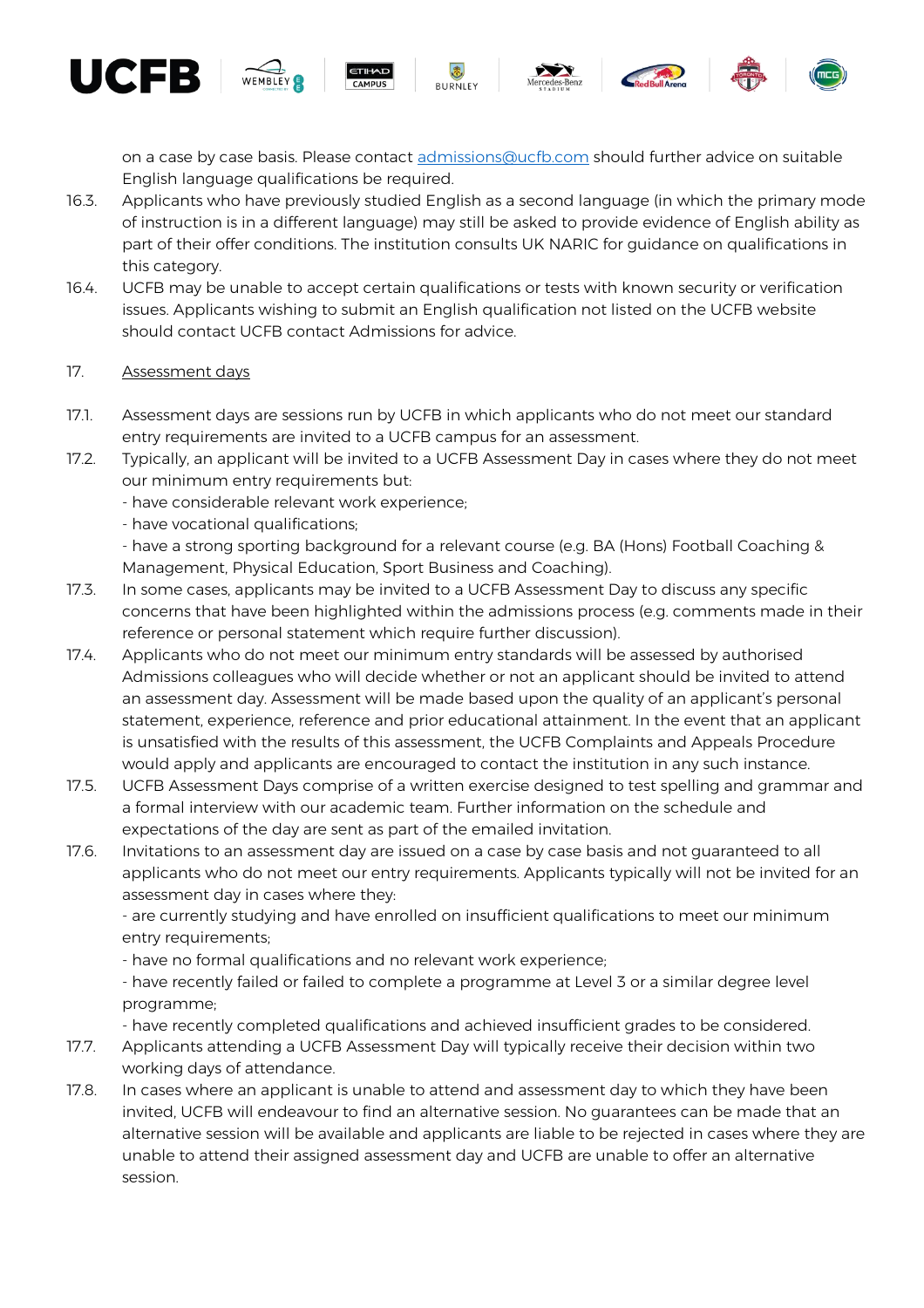











#### 18. Information verification

- 18.1. As part of the application assessment process, information provided by an applicant may be verified for accuracy by UCFB or authorised colleagues at our partner institutions. This includes qualifications, references and previous study.
- 18.2. In some cases, a referee may be contacted in order to clarify certain points or to verify that they are an appropriate person to be supplying a reference to study at UCFB.
- 18.3. UCFB reserve the right to withdraw or reject any application found to contain misleading or false information. This information may also be shared with the UCAS verification team for further investigation and may result in other UCAS choices being contacted or the UCAS application being withdrawn entirely.
- 18.4. All applicants are expected to have provided evidence of qualifications prior to enrolment. Students with outstanding evidence or qualifications may be provisionally permitted to attend lectures, log in to student accounts (e.g. email or Moodle) and make use of UCFB facilities such as the library whilst certificates or results are pending, however this is strictly at the discretion of UCFB and will be decided on a case-by-case basis.

#### 19. Alternative offers

19.1. In cases where an applicant does not meet the minimum requirements for a course, they may be considered for an alternative programme at UCFB. This will happen in any case where the applicant meets the requirement for this alternative programme and the programme is deemed to be relevant or of interest.

#### 20. Late applications

 $\overline{\phantom{a}}$ 

- 20.1. UCFB will continue to accept applications to any programme which has places available, however the latest opportunity to apply and receive a place will typically be Friday in the third academic week of the programme. Late applications should be made by calling the UCFB Clearing hotline (publicised on the UCFB website between August and early October).
- 20.2. In exceptional circumstances, applicants may be accepted beyond this point with the permission of the academic team. In line with the policies and procedures of our validating institution, senior management at Bucks New University must also approve late enrolment at UCFB and the right to refuse late enrolment sits with the awarding University at all times.
- 20.3. Courses which are full will be indicated on the UCFB and UCAS website at the earliest possible opportunity.

#### 21. Advanced entry and credit exemption

- 21.1. UCFB is willing to consider applicants for advanced entry onto a degree programme for applicants holding who have already completed Level 4 or 5 of a degree elsewhere. A thorough investigation of previous subjects studied and grades attained must take place prior to confirmation of an offer and acceptance cannot be guaranteed.
- 21.2. Applicants wishing to transfer credits (APCL) or prior experiential learning (APEL) must receive authorisation from UCFB Admissions, UCFB academic team and receive final approval by our awarding institution Bucks New University. Please refer to the Bucks New University Accreditation of Prior Learning (APL) Policy for more information<sup>7</sup>. .

<sup>7</sup> https://bucks.ac.uk/ data/assets/pdf\_file/0021/9534/Accreditation-of-Prior-Learning.pdf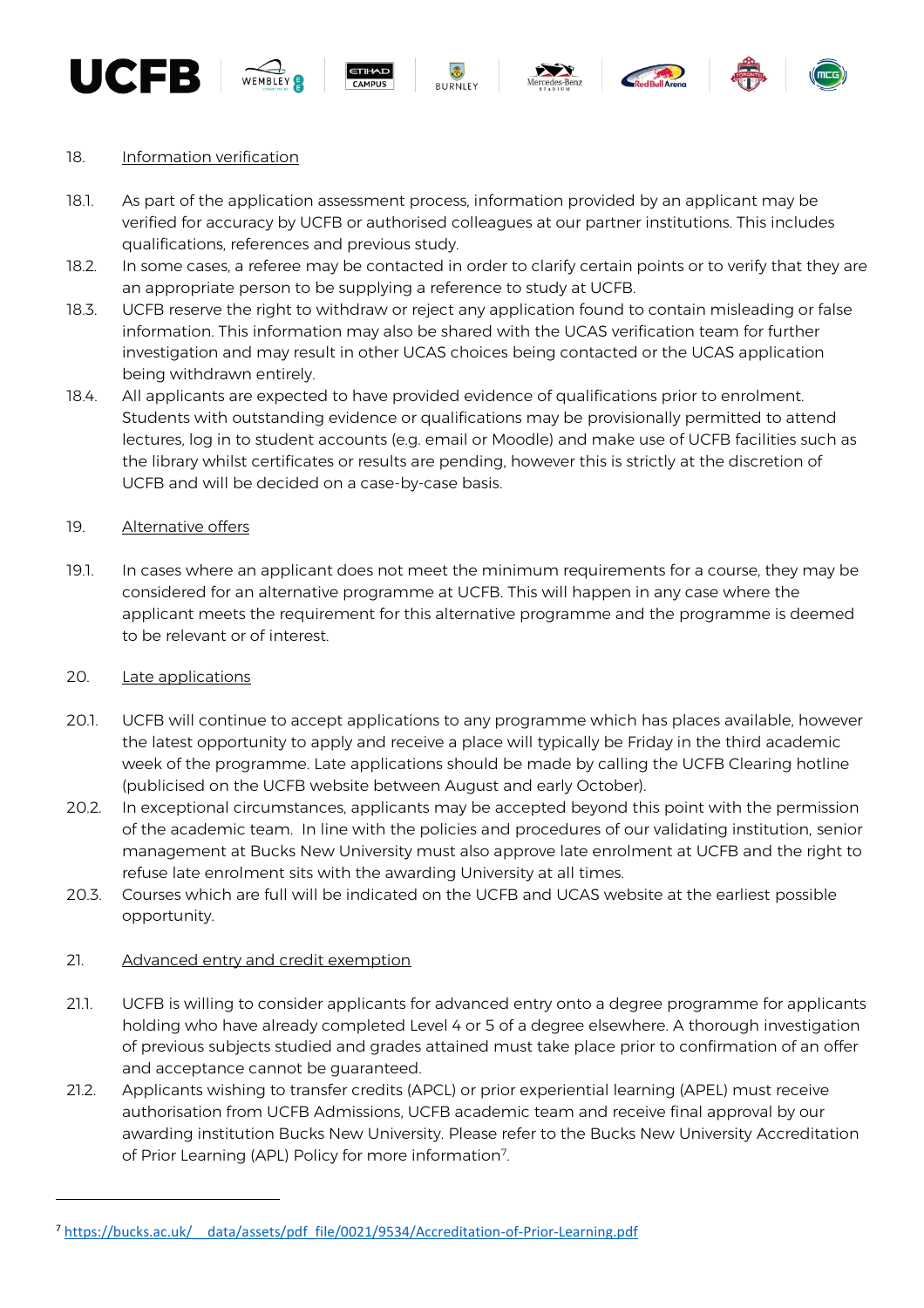











21.3. Applicants wishing to enter into this process are advised to contact [admissions@ucfb.com](mailto:admissions@ucfb.com) for tailored advice based on their current circumstances

# 22. Criminal convictions

- 22.1. Applicants will not be asked to provide information regarding any unspent criminal convictions during the application process but will be given the opportunity to declare any relevant information as part of their enrolment at UCFB.
- 22.2. Any declaration made to UCFB during the enrolment stage will be shared with Bucks New University who may request that the applicant submits further supporting information to the University for review.
- 22.3. Applicants who submit further information may have their enrolment given a provisional status pending the outcome of Bucks New Universities review.

#### 23. Applicants under 18

- 23.1. UCFB is willing to accept applicants who will be under 18 at the point of enrolment, however to ensure the protection of minors under our care, due process must be followed prior to them registering as a student with UCFB. This will include contact and a discussion between the applicant and with the relevant Student Services team and will require the consent and contact details of the applicant's parents or guardians prior to enrolment.
- 23.2. Students under the age of 18 may be restricted from participating in specific events and activities, however UCFB will try to ensure a similar, inclusive experience and information on restricted events will be provided at the start of the academic year.

#### 24. Extenuating circumstances

- 24.1. In the event that an applicant believes they have extenuating circumstances which may result in lower than expected attainment in examinations, preventing them from meeting the conditions of their offer, a letter of explanation should be sent to the University's Admissions Team. This will be kept against the applicant's record and given consideration, alongside their results, during the Confirmation Period.
- 24.2. Letters of explanation should be accompanied by evidence from an appropriate person, qualified and able to confirm the extenuating circumstances. As an example, such persons may be defined as doctors or teachers. Submission of extenuating circumstances does not guarantee admission.
- 24.3. Any applicant found to be fraudulently claiming extenuating circumstances or submitting false information may be rejected by the Institution.

# 25. Data Protection

- 25.1. UCFB Adheres to the General Data Protection Regulations (GDPR) and ensures that applicant data is not released to any third party without their consent, including to parents, spouses or family members.<sup>8</sup>
- 25.2. Applicants who wish to have their information discussed with a third party must give written consent to UCFB, stating the third party's name and contact details. In accordance with UCAS procedures, UCFB will discuss application details with the authorised contact listed on a UCAS

 $\overline{\phantom{a}}$ 

<sup>8</sup> <https://eugdpr.org/>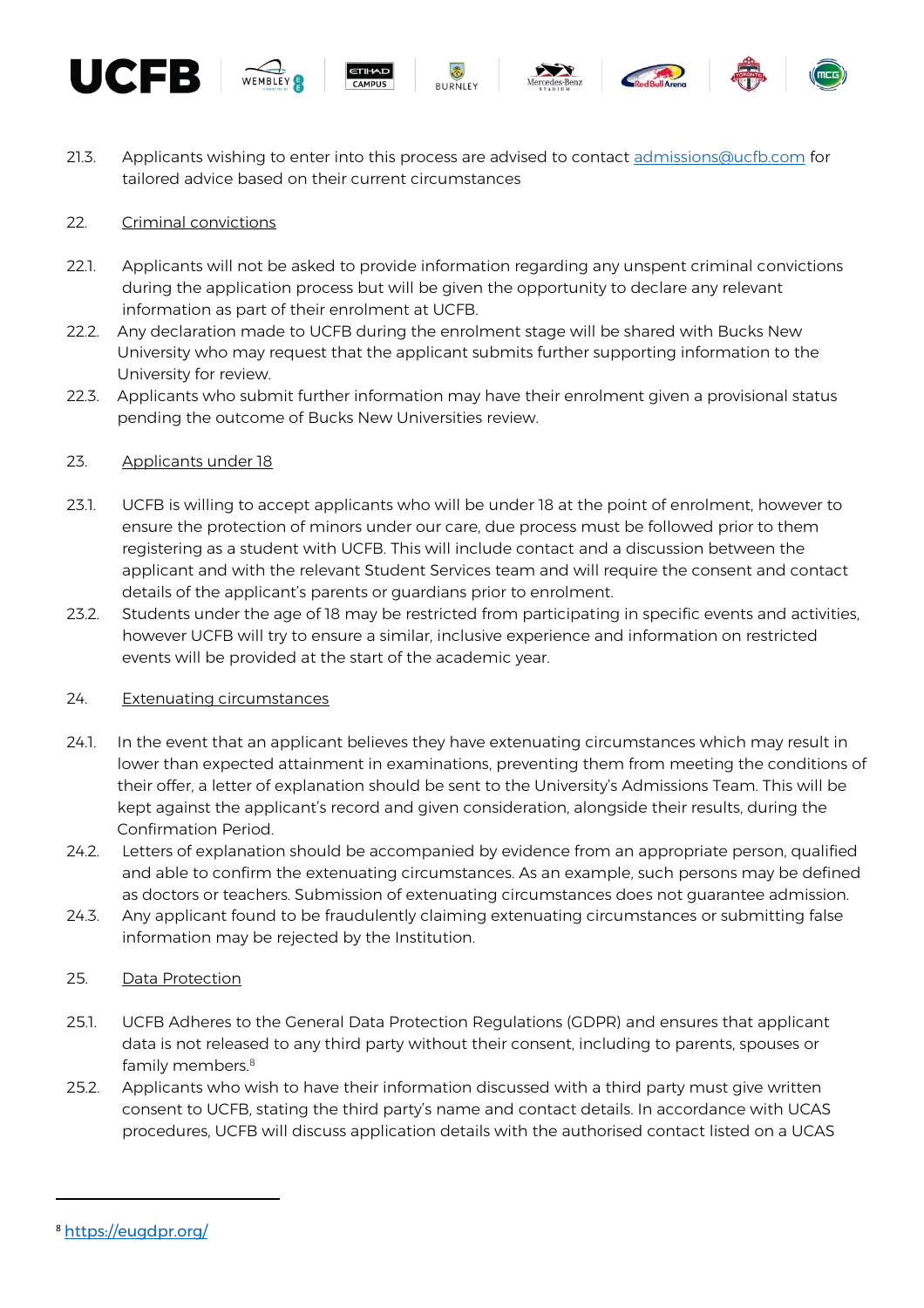













application form.

#### 26. Course closure

- 26.1. In the event that UCFB withdraws or suspends a programme, any applicants will be contacted as soon as possible to inform them.
- 26.2. UCFB will offer guidance, advice and support to students affected by course closure and endeavours to withdraw a programme only in unavoidable circumstances. In any case where a course is withdrawn, applicants will be given the opportunity to apply for other programmes at UCFB or to receive direct assistance with finding and applying for vacancies at other institutions if required.
- 26.3. Students at UCFB are covered by the Bucks New University Student Protection Plan which can be found at [https://bucks.ac.uk/about-us/governance-and-policies/student-protection-plan.](https://bucks.ac.uk/about-us/governance-and-policies/student-protection-plan)

#### 27. Mature applicants

27.1. UCFB welcomes applications from students of all ages and backgrounds, applicants are assessed on their own merits and no applicant to UCFB will be discriminated against on the basis of age.

#### 28. International Applicants

- 28.1 Applicants assessed as subject to immigration control (as defined by fee assessment) will have their applications processed by Bucks New University Admissions staff. These applications will be processed in accordance with the Immigration Rules and Policy Guidance documents issued by the Home Office.
- 28.2 UCFB is currently unable to register new students requiring a Tier 4 Visa to study in the UK.

#### 29. Deferred applications

- 29.1. A deferral is any instances in which an applicant requests to delay their enrolment on a programme by one year. This can be requested either on the original application form or at any stage in the application process up to enrolment.
- 29.2. Applicants may only defer a specific application once, subsequent deferrals of that application will not be granted. Applicants wishing to defer an application which has already been deferred once would be encouraged to reapply for the next available intake.

#### 30. Key responsibilities

- 30.1. The ultimate authority to offer a place on a UCFB programme lies with the relevant awarding body. All applications and enrolments are approved by the awarding institution in collaboration with UCFB.
- 30.2. UCFB sets all academic and non-academic entry requirements in consultation with the relevant academic team and awarding institution.
- 30.3. All applicants are expected to provide full and honest information as part of their application, documentation and any subsequent enquiries. Applicants who do not respond to enquiries or provide the specific information requests are liable to have their application rejected or withdrawn.
- 30.4. UCFB Admissions and Student Recruitment teams are the primary contact for applicants to UCFB programmes, however some enquiries may originate from the relevant awarding institution.